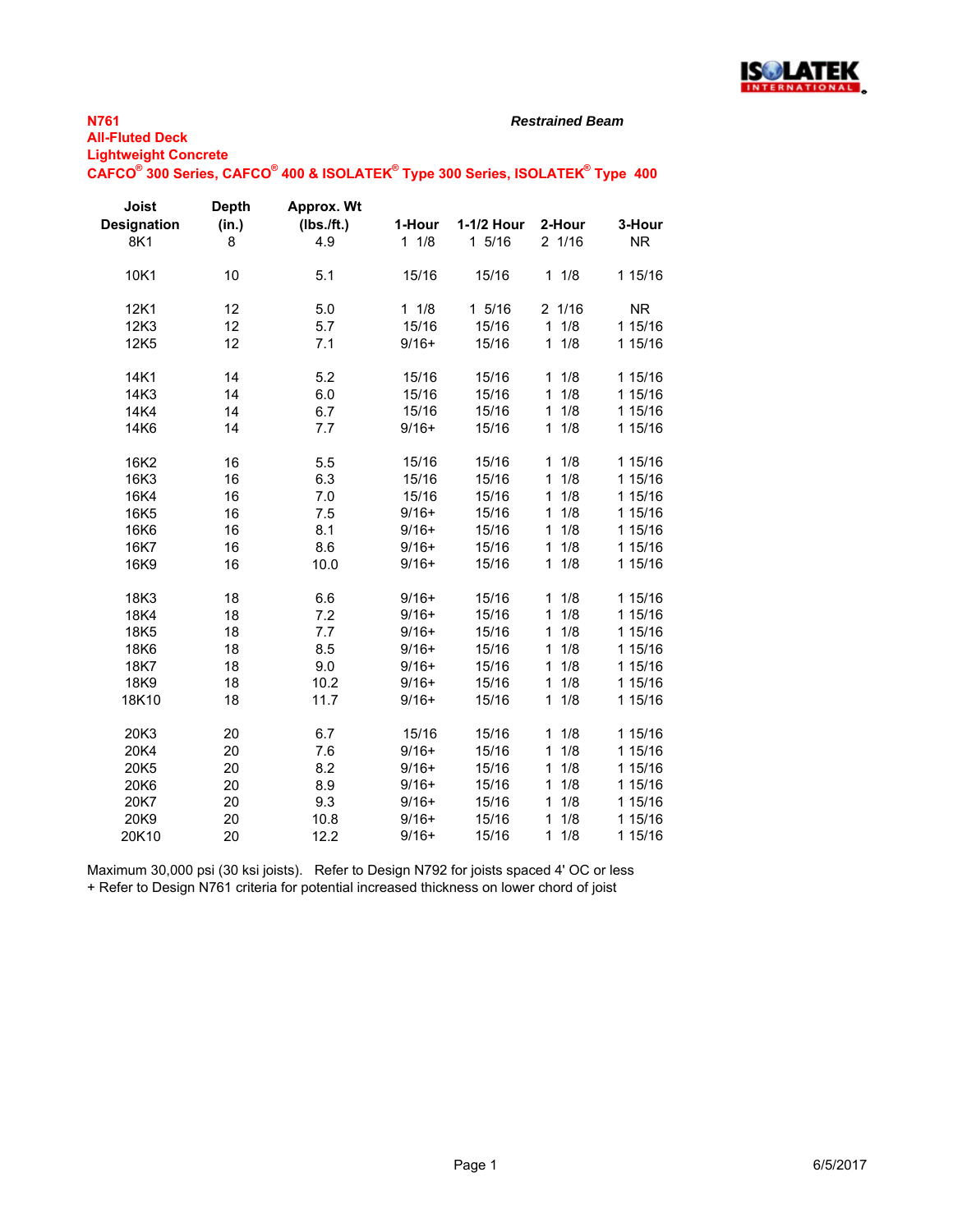

**3-Hour** 1 15/16

*Restrained Beam*

## **N761 All-Fluted Deck Lightweight Concrete CAFCO® 300 Series, CAFCO®**

| $\mathsf{AFCO}^\circ$ 300 Series, $\mathsf{CAFCO}^\circ$ 400 & ISOLATEK $^\circ$ Type 300 Series, ISOLATEK $^\circ$ Type $\,$ 400 $\,$ |                       |                            |         |            |                 |         |
|----------------------------------------------------------------------------------------------------------------------------------------|-----------------------|----------------------------|---------|------------|-----------------|---------|
| Joist<br><b>Designation</b>                                                                                                            | <b>Depth</b><br>(in.) | Approx. Wt<br>$(Ibs.$ ft.) | 1-Hour  | 1-1/2 Hour | 2-Hour          | 3-Hour  |
| 22K4                                                                                                                                   | 22                    | 8.0                        | $9/16+$ | 15/16      | $1 \frac{1}{8}$ | 1 15/16 |
| 22K <sub>5</sub>                                                                                                                       | 22                    | 8.8                        | $9/16+$ | 15/16      | $1 \frac{1}{8}$ | 1 15/16 |
| 22K <sub>6</sub>                                                                                                                       | 22                    | 9.2                        | $9/16+$ | 15/16      | $1 \frac{1}{8}$ | 1 15/16 |
| 22K7                                                                                                                                   | 22                    | 9.7                        | $9/16+$ | 15/16      | $1 \frac{1}{8}$ | 1 15/16 |
| 22K9.                                                                                                                                  | 22                    | 11 Q                       | $9/16+$ | 15/16      | 1 $1/8$         | 1.15/16 |

| 22K/   | 22 | 9.7  | $9/10+$ | 15/16 | 1 1/8               | 115/16  |
|--------|----|------|---------|-------|---------------------|---------|
| 22K9   | 22 | 11.9 | $9/16+$ | 15/16 | 11/8                | 1 15/16 |
| 22K10  | 22 | 12.6 | $9/16+$ | 15/16 | 11/8                | 1 15/16 |
| 22K11  | 22 | 13.8 | $9/16+$ | 15/16 | 11/8                | 1 15/16 |
|        |    |      |         |       |                     |         |
| 24K4   | 24 | 8.4  | $9/16+$ | 15/16 | 11/8                | 1 15/16 |
| 24K5   | 24 | 9.3  | $9/16+$ | 15/16 | 1/8<br>$\mathbf{1}$ | 1 15/16 |
| 24K6   | 24 | 9.7  | $9/16+$ | 15/16 | 1/8<br>$\mathbf{1}$ | 1 15/16 |
| 24K7   | 24 | 10.1 | $9/16+$ | 15/16 | 11/8                | 1 15/16 |
| 24K8   | 24 | 11.5 | $9/16+$ | 15/16 | 11/8                | 1 15/16 |
| 24K9   | 24 | 12.0 | $9/16+$ | 15/16 | 11/8                | 1 15/16 |
| 24K10  | 24 | 13.1 | $9/16+$ | 15/16 | 11/8                | 1 15/16 |
| 24K12  | 24 | 16.0 | $9/16+$ | 15/16 | 11/8                | 1 15/16 |
|        |    |      |         |       |                     |         |
| 26K5   | 26 | 9.8  | $9/16+$ | 15/16 | 11/8                | 1 15/16 |
| 26K6   | 26 | 10.6 | $9/16+$ | 15/16 | 1/8<br>$\mathbf{1}$ | 1 15/16 |
| 26K7   | 26 | 10.9 | $9/16+$ | 15/16 | 1/8<br>$\mathbf{1}$ | 1 15/16 |
| 26K8   | 26 | 12.1 | $9/16+$ | 15/16 | 11/8                | 1 15/16 |
| 26K9   | 26 | 12.2 | $9/16+$ | 15/16 | 11/8                | 1 15/16 |
| 26K10  | 26 | 13.8 | $9/16+$ | 15/16 | 11/8                | 1 15/16 |
| 26K12  | 26 | 16.6 | $9/16+$ | 15/16 | 11/8                | 1 15/16 |
|        |    |      |         |       |                     |         |
| 28K6   | 28 | 11.4 | $9/16+$ | 15/16 | 11/8                | 1 15/16 |
| 28K7   | 28 | 11.8 | $9/16+$ | 15/16 | 1/8<br>$\mathbf{1}$ | 1 15/16 |
| 28K8   | 28 | 12.7 | $9/16+$ | 15/16 | 11/8                | 1 15/16 |
| 28K9   | 28 | 13.0 | $9/16+$ | 15/16 | 11/8                | 1 15/16 |
| 28K10  | 28 | 14.3 | $9/16+$ | 15/16 | 11/8                | 1 15/16 |
| 28K12  | 28 | 17.1 | $9/16+$ | 15/16 | 11/8                | 1 15/16 |
|        |    |      |         |       |                     |         |
| 30K7   | 30 | 12.3 | $9/16+$ | 15/16 | 11/8                | 1 15/16 |
| 30K8   | 30 | 13.2 | $9/16+$ | 15/16 | 11/8                | 1 15/16 |
| 30K9   | 30 | 13.4 | $9/16+$ | 15/16 | 11/8                | 1 15/16 |
| 30K10  | 30 | 15.0 | $9/16+$ | 15/16 | 11/8                | 1 15/16 |
| 30K11  | 30 | 16.4 | $9/16+$ | 15/16 | 11/8                | 1 15/16 |
| 30K12  | 30 | 17.6 | $9/16+$ | 15/16 | 11/8                | 1 15/16 |
|        |    |      |         |       |                     |         |
| 18LH02 | 18 | 10   | $9/16+$ | 15/16 | 11/8                | 1 15/16 |
| 18LH03 | 18 | 11   | $9/16+$ | 15/16 | 11/8                | 1 15/16 |
| 18LH04 | 18 | 12   | $9/16+$ | 15/16 | 11/8                | 1 15/16 |
|        |    |      |         |       |                     |         |

Maximum 30,000 psi (30 ksi joists). Refer to Design N792 for joists spaced 4' OC or less + Refer to Design N761 criteria for potential increased thickness on lower chord of joist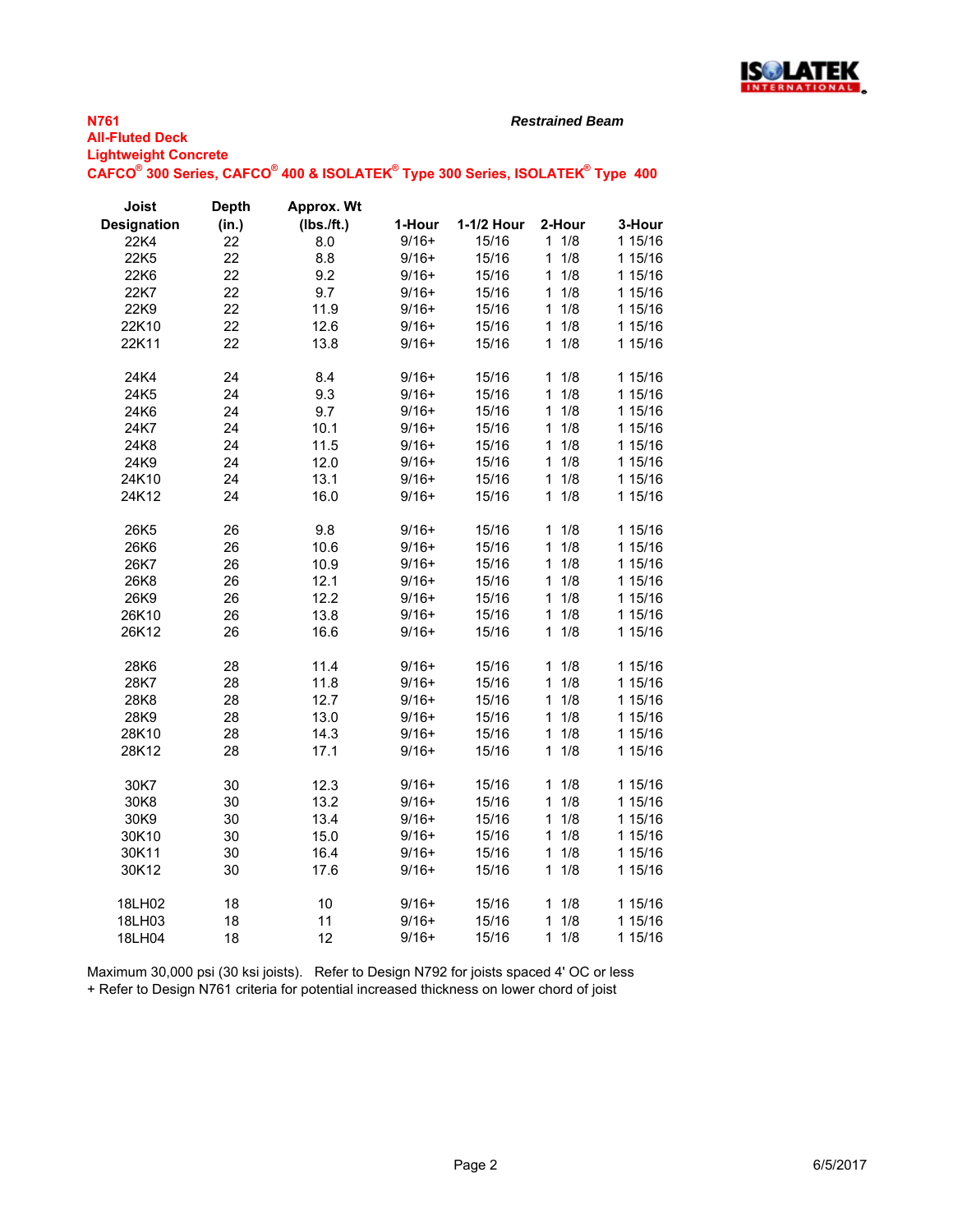

## **N761 All-Fluted Deck Lightweight Concrete**

*Restrained Beam*

 $\mathsf{CAFCO}^\circ$  300 Series,  $\mathsf{CAFCO}^\circ$  400 & ISOLATEK $^\circ$  Type 300 Series, ISOLATEK $^\circ$  Type 400

| Joist              | <b>Depth</b> | <b>Approx. Wt</b> |         |            |                     |         |
|--------------------|--------------|-------------------|---------|------------|---------------------|---------|
| <b>Designation</b> | (in.)        | (Ibs./ft.)        | 1-Hour  | 1-1/2 Hour | 2-Hour              | 3-Hour  |
| 18LH05             | 18           | 15                | $9/16+$ | 15/16      | 11/8                | 1 15/16 |
| 18LH06             | 18           | 15                | $9/16+$ | 15/16      | $\mathbf{1}$<br>1/8 | 1 15/16 |
| 18LH07             | 18           | 17                | $9/16+$ | 15/16      | 1/8<br>1            | 1 15/16 |
| 18LH08             | 18           | 19                | $9/16+$ | 15/16      | 1/8<br>1            | 1 15/16 |
| 18LH09             | 18           | 21                | $9/16+$ | 15/16      | 1/8<br>1            | 1 15/16 |
| 20LH02             | 20           | 10                | $9/16+$ | 15/16      | 1/8<br>1            | 1 15/16 |
| 20LH03             | 20           | 11                | $9/16+$ | 15/16      | 1/8<br>1            | 1 15/16 |
| 20LH04             | 20           | 12                | $9/16+$ | 15/16      | 1/8<br>$\mathbf{1}$ | 1 15/16 |
| 20LH05             | 20           | 14                | $9/16+$ | 15/16      | 1/8<br>1            | 1 15/16 |
| 20LH06             | 20           | 15                | $9/16+$ | 15/16      | 1/8<br>1            | 1 15/16 |
| 20LH07             | 20           | 17                | $9/16+$ | 15/16      | 1/8<br>$\mathbf{1}$ | 1 15/16 |
| 20LH08             | 20           | 19                | $9/16+$ | 15/16      | 1/8<br>$\mathbf{1}$ | 1 15/16 |
| 20LH09             | 20           | 21                | $9/16+$ | 15/16      | 1/8<br>1            | 1 15/16 |
| 20LH10             | 20           | 23                | $9/16+$ | 15/16      | 1<br>1/8            | 1 15/16 |
| 24LH03             | 24           | 11                | $9/16+$ | 15/16      | 1/8<br>1            | 1 15/16 |
| 24LH04             | 24           | 12                | $9/16+$ | 15/16      | 1/8<br>$\mathbf{1}$ | 1 15/16 |
| 24LH05             | 24           | 13                | $9/16+$ | 15/16      | 1/8<br>$\mathbf{1}$ | 1 15/16 |
| 24LH06             | 24           | 16                | $9/16+$ | 15/16      | 1/8<br>1            | 1 15/16 |
| 24LH07             | 24           | 17                | $9/16+$ | 15/16      | 1/8<br>1            | 1 15/16 |
| 24LH08             | 24           | 18                | $9/16+$ | 15/16      | 1/8<br>1            | 1 15/16 |
| 24LH09             | 24           | 21                | $9/16+$ | 15/16      | $\mathbf{1}$<br>1/8 | 1 15/16 |
| 24LH10             | 24           | 23                | $9/16+$ | 15/16      | 1/8<br>1            | 1 15/16 |
| 24LH11             | 24           | 25                | $9/16+$ | 15/16      | 1/8<br>$\mathbf{1}$ | 1 15/16 |
| 28LH05             | 28           | 13                | $9/16+$ | 15/16      | 1/8<br>1            | 1 15/16 |
| 28LH06             | 28           | 16                | $9/16+$ | 15/16      | 1/8<br>1            | 1 15/16 |
| 28LH07             | 28           | 17                | $9/16+$ | 15/16      | 1/8<br>1            | 1 15/16 |
| 28LH08             | 28           | 18                | $9/16+$ | 15/16      | $\mathbf{1}$<br>1/8 | 1 15/16 |
| 28LH09             | 28           | 21                | $9/16+$ | 15/16      | 1/8<br>1            | 1 15/16 |
| 28LH10             | 28           | 23                | $9/16+$ | 15/16      | 1/8<br>1            | 1 15/16 |
| 28LH11             | 28           | 25                | $9/16+$ | 15/16      | 1/8<br>$\mathbf{1}$ | 1 15/16 |
| 28LH12             | 28           | 27                | $9/16+$ | 15/16      | 1/8<br>1            | 1 15/16 |
| 28LH13             | 28           | 30                | $9/16+$ | 15/16      | 1/8<br>1            | 1 15/16 |
| 32LH06             | 32           | 14                | $9/16+$ | 15/16      | 1/8<br>1            | 1 15/16 |
| 32LH07             | 32           | 16                | $9/16+$ | 15/16      | 1/8<br>1            | 1 15/16 |
| 32LH08             | 32           | 17                | $9/16+$ | 15/16      | 1/8<br>$\mathbf{1}$ | 1 15/16 |
| 32LH09             | 32           | 21                | $9/16+$ | 15/16      | $\mathbf{1}$<br>1/8 | 1 15/16 |
| 32LH10             | 32           | 21                | $9/16+$ | 15/16      | 1/8<br>1            | 1 15/16 |
| 32LH11             | 32           | 24                | $9/16+$ | 15/16      | 1<br>1/8            | 1 15/16 |

Maximum 30,000 psi (30 ksi joists). Refer to Design N792 for joists spaced 4' OC or less + Refer to Design N761 criteria for potential increased thickness on lower chord of joist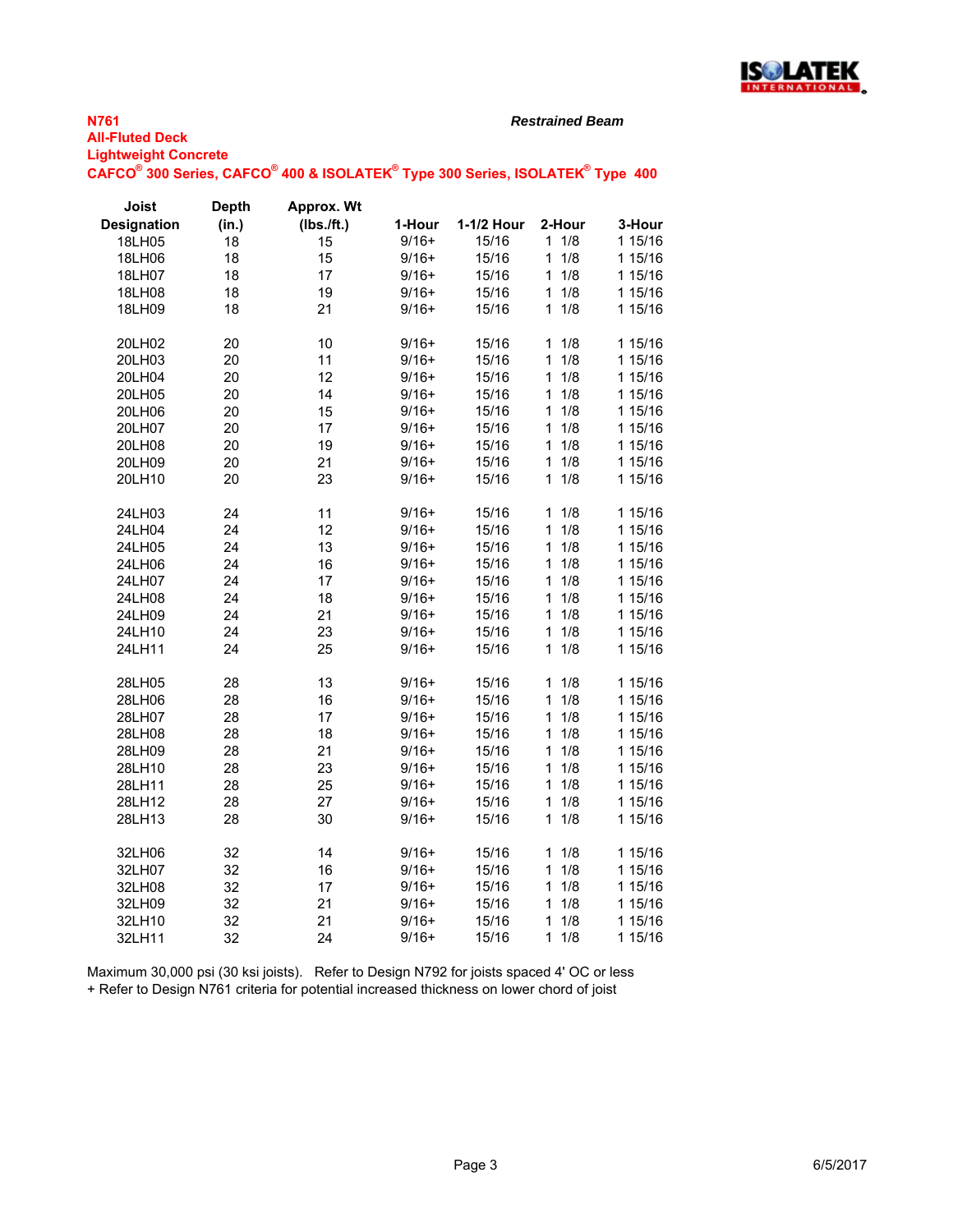

**N761 All-Fluted Deck** *Restrained Beam*

**Lightweight Concrete**  $\mathsf{CAFCO}^\circ$  300 Series,  $\mathsf{CAFCO}^\circ$  400 & ISOLATEK $^\circ$  Type 300 Series, ISOLATEK $^\circ$  Type 400

| Joist              | <b>Depth</b> | Approx. Wt |         |            |                     |         |
|--------------------|--------------|------------|---------|------------|---------------------|---------|
| <b>Designation</b> | (in.)        | (Ibs./ft.) | 1-Hour  | 1-1/2 Hour | 2-Hour              | 3-Hour  |
| 32LH12             | 32           | 27         | $9/16+$ | 15/16      | 11/8                | 1 15/16 |
| 32LH13             | 32           | 30         | $9/16+$ | 15/16      | 1/8<br>$\mathbf{1}$ | 1 15/16 |
| 32LH14             | 32           | 33         | $9/16+$ | 15/16      | $\mathbf{1}$<br>1/8 | 1 15/16 |
| 32LH15             | 32           | 35         | $9/16+$ | 15/16      | 1/8<br>$\mathbf{1}$ | 1 15/16 |
| 36LH07             | 36           | 16         | $9/16+$ | 15/16      | 11/8                | 1 15/16 |
| 36LH08             | 36           | 18         | $9/16+$ | 15/16      | 1/8<br>1            | 1 15/16 |
| 36LH09             | 36           | 21         | $9/16+$ | 15/16      | 1/8<br>$\mathbf{1}$ | 1 15/16 |
| 36LH10             | 36           | 21         | $9/16+$ | 15/16      | 1/8<br>$\mathbf{1}$ | 1 15/16 |
| 36LH11             | 36           | 23         | $9/16+$ | 15/16      | 1/8<br>1            | 1 15/16 |
| 36LH12             | 36           | 25         | $9/16+$ | 15/16      | 1/8<br>$\mathbf{1}$ | 1 15/16 |
| 36LH13             | 36           | 30         | $9/16+$ | 15/16      | 1/8<br>$\mathbf{1}$ | 1 15/16 |
| 36LH14             | 36           | 36         | $9/16+$ | 15/16      | 1/8<br>$\mathbf{1}$ | 1 15/16 |
| 36LH15             | 36           | 36         | $9/16+$ | 15/16      | 1/8<br>$\mathbf{1}$ | 1 15/16 |
| 40LH08             | 40           | 16         | $9/16+$ | 15/16      | 1/8<br>1            | 1 15/16 |
| 40LH09             | 40           | 21         | $9/16+$ | 15/16      | $\mathbf{1}$<br>1/8 | 1 15/16 |
| 40LH10             | 40           | 21         | $9/16+$ | 15/16      | 1/8<br>1            | 1 15/16 |
| 40LH11             | 40           | 22         | $9/16+$ | 15/16      | 1/8<br>$\mathbf{1}$ | 1 15/16 |
| 40LH12             | 40           | 25         | $9/16+$ | 15/16      | 1/8<br>$\mathbf{1}$ | 1 15/16 |
| 40LH13             | 40           | 30         | $9/16+$ | 15/16      | 1/8<br>$\mathbf{1}$ | 1 15/16 |
| 40LH14             | 40           | 35         | $9/16+$ | 15/16      | 1/8<br>$\mathbf{1}$ | 1 15/16 |
| 40LH15             | 40           | 36         | $9/16+$ | 15/16      | 1/8<br>1            | 1 15/16 |
| 40LH16             | 40           | 42         | $9/16+$ | 15/16      | 1/8<br>1            | 1 15/16 |
| 44LH09             | 44           | 19         | $9/16+$ | 15/16      | 1/8<br>1            | 1 15/16 |
| 44LH10             | 44           | 21         | $9/16+$ | 15/16      | 1/8<br>$\mathbf{1}$ | 1 15/16 |
| 44LH11             | 44           | 22         | $9/16+$ | 15/16      | 1/8<br>$\mathbf{1}$ | 1 15/16 |
| 44LH12             | 44           | 25         | $9/16+$ | 15/16      | 1/8<br>$\mathbf{1}$ | 1 15/16 |
| 44LH13             | 44           | 30         | $9/16+$ | 15/16      | 1/8<br>$\mathbf{1}$ | 1 15/16 |
| 44LH14             | 44           | 31         | $9/16+$ | 15/16      | 1/8<br>1            | 1 15/16 |
| 44LH15             | 44           | 36         | $9/16+$ | 15/16      | 1/8<br>$\mathbf{1}$ | 1 15/16 |
| 44LH16             | 44           | 42         | $9/16+$ | 15/16      | 1/8<br>$\mathbf{1}$ | 1 15/16 |
| 44LH17             | 44           | 47         | $9/16+$ | 15/16      | 1/8<br>1            | 1 15/16 |
| 48LH10             | 48           | 21         | $9/16+$ | 15/16      | 1/8<br>$\mathbf{1}$ | 1 15/16 |
| 48LH11             | 48           | 22         | $9/16+$ | 15/16      | 1/8<br>$\mathbf{1}$ | 1 15/16 |
| 48LH12             | 48           | 25         | $9/16+$ | 15/16      | 1/8<br>1            | 1 15/16 |
| 48LH13             | 48           | 29         | $9/16+$ | 15/16      | $1 \t1/8$           | 1 15/16 |
| 48LH14             | 48           | 32         | $9/16+$ | 15/16      | $1 \t1/8$           | 1 15/16 |
| 48LH15             | 48           | 36         | $9/16+$ | 15/16      | 1/8<br>1.           | 1 15/16 |
| 48LH16             | 48           | 42         | $9/16+$ | 15/16      | 1/8<br>$\mathbf 1$  | 1 15/16 |
| 48LH17             | 48           | 47         | $9/16+$ | 15/16      | 1/8<br>1            | 1 15/16 |
| 52DLH10            | 52           | 25         | $9/16+$ | 15/16      | 11/8                | 1 15/16 |
| 52DLH11            | 52           | 26         | $9/16+$ | 15/16      | 1/8<br>1            | 1 15/16 |

Maximum 30,000 psi (30 ksi joists). Refer to Design N792 for joists spaced 4' OC or less

+ Refer to Design N761 criteria for potential increased thickness on lower chord of joist